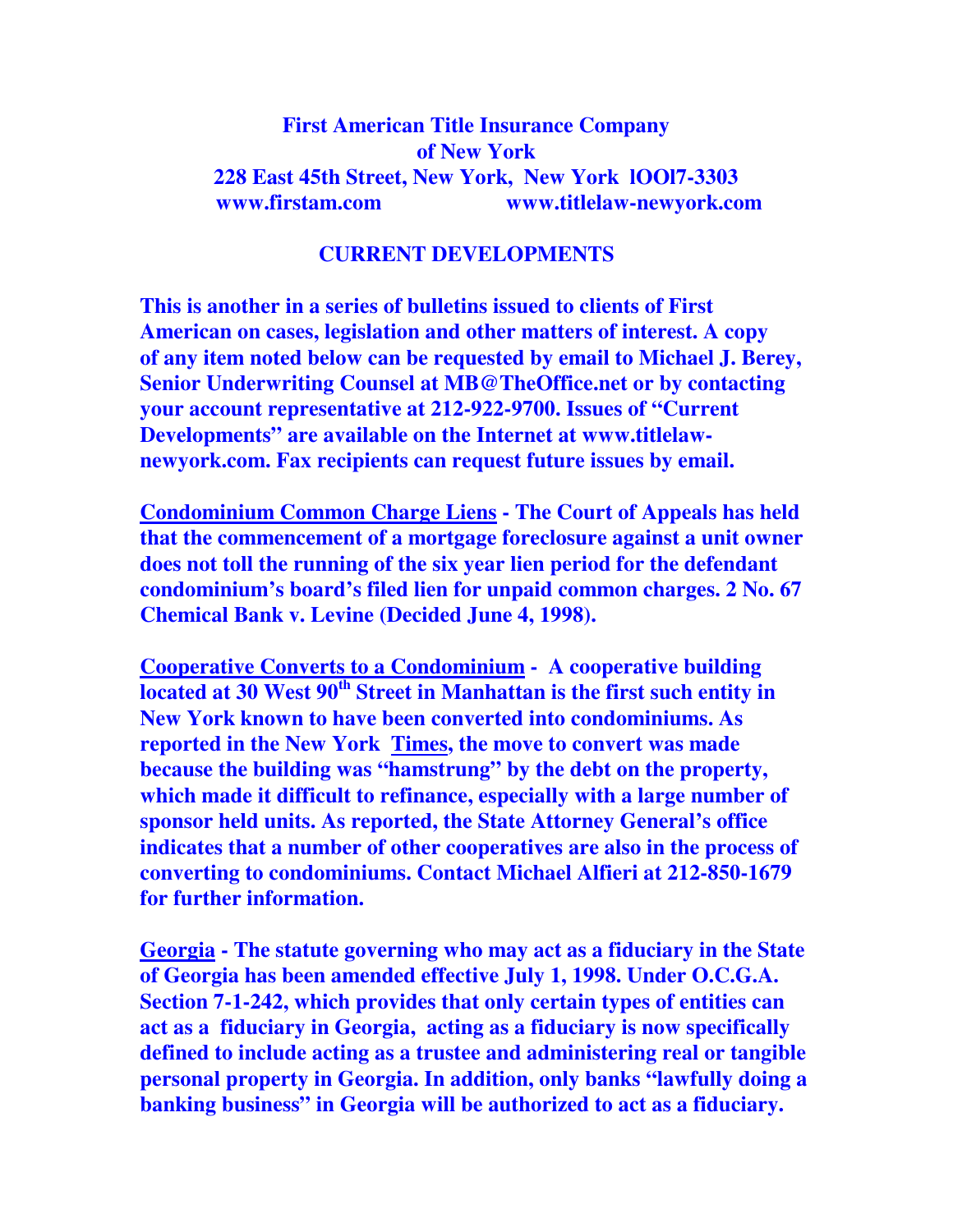**First American is inquiring as to whether a non-qualifying co-trustee may be used. Contact Thomas Sullivan at 212-850-1620 for further information.** 

**Mortgage Foreclosure - The Legislature has passed and forwarded to the Governor for signature legislation effective on enactment permitting non-judicial foreclosure under a provision in a mortgage for foreclosure by power of sale. This new Article 14 of the Real Property Actions and Proceedings Law ("RPAPL") is effective until July 1, 2001 and will apply to a non-judicial foreclosure for which a notice of pendency is filed on or before that date. The legislation provides, in part, for the following:** 

**1. For a mortgage to be foreclosed under new Article 14, the mortgaged property may not be improved solely by a residential building containing less than six dwelling units, or be a residential condominium unit, a residential cooperative, or in the City of New York a building containing sixty-five percent or more residential tenancies. In addition, non-judicial foreclosure can not be used if the mortgagee intends to impair any residential tenancy in the building subject to the foreclosure.** 

**2. A notice of pendency must be filed no later than ten days after commencing the non-judicial proceeding, and affidavits of service or the mailing of a notice of intention to foreclose must be filed prior to the date of sale with the clerk of the court. There must be publication of a notice of sale and sale must be by public auction.** 

**3. On payment to the mortgagee of all sums due before commencement of the bidding at auction, the redeeming party may "require" the mortgagee to assign the debt and mortgage to any designated person or entity other than the mortgagor or its nominee. A Real Property Section 275 affidavit must be executed.** 

**4. A sale may be set aside within one year after the recording of the foreclosure deed if there has been a substantial failure to comply with requirements as to notice, time, manner and publication of the sale**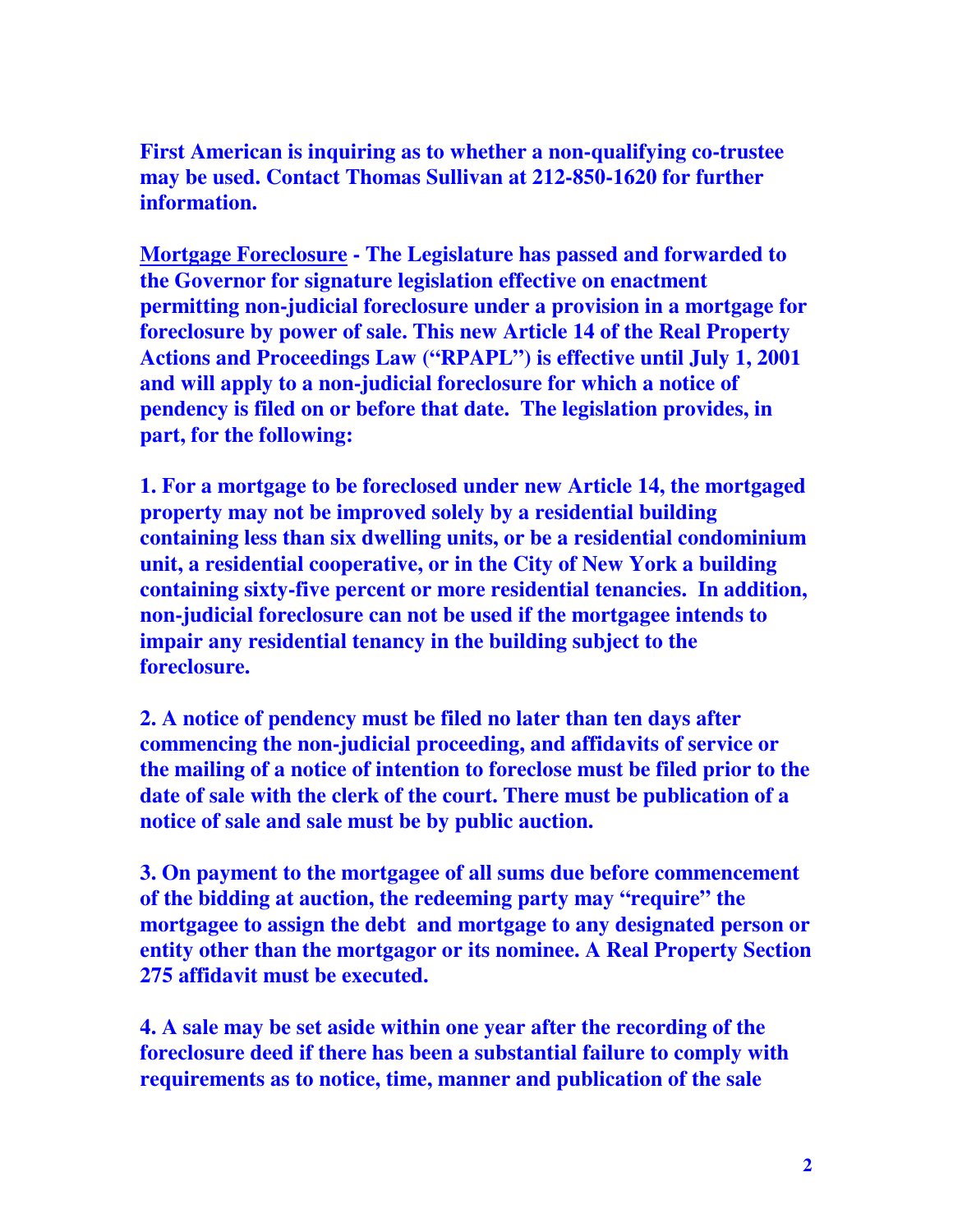**which prejudiced a substantial right of a person or entity. A sale to a bond fide purchaser (other than the mortgagee or its nominee or assignee) without notice of any irregularity in the sale will not be set aside without restitution of the purchase price paid.** 

**5. The mortgagor may by written notice to the mortgagee require that a mortgage executed prior to the effective date of this legislation, being foreclosed under this non-judicial procedure, be foreclosed judicially under RPAPL Article 13. If a non-judicial foreclose is commenced to foreclose a mortgage, extension, amendment or consolidation executed after the effective date of this legislation, the mortgagor within forty days after receipt of the notice of intention to foreclose apply by order to show cause (which application must alleging certain facts, such as the mortgage not providing for non-judicial foreclosure by power of sale or that the mortgagor has a meritorious defense) to the Supreme Court in the county in which the property is located for an order directing that further proceedings be conducted pursuant to Article 13.** 

**6. Procedures are set forth for application to be made to the Supreme Court of the county in which the property is located for appointment of a receiver and for a deficiency judgment. Contact Michael Berey for further information.** 

**Mortgage Foreclosure - The Appellate Division, Second Department has held that a lease executed by a mortgagor after entry of a judgment of foreclosure but prior to the foreclosure sale is a nullity. Greenpoint Savings Bank v. Barbagallo, 668 NYS 2d 678.** 

**- The Appellate Division, First Department has held that absent a stay a good faith purchaser for value even with knowledge of the appeal of the foreclosure judgment is entitled to retain title purchased from the referee prior to reversal of the judgment. The foreclosing mortgagee is relegated to an action on the debt. Aubrey Equities, Inc. v. Goldberg, 668 NYS 2d 598.** 

**- The Appellate Division, First Department has held that the statutory default rate of 9% applied post-judgment when the loan documents and judgement of foreclosure did not unequivocally provide that the loan**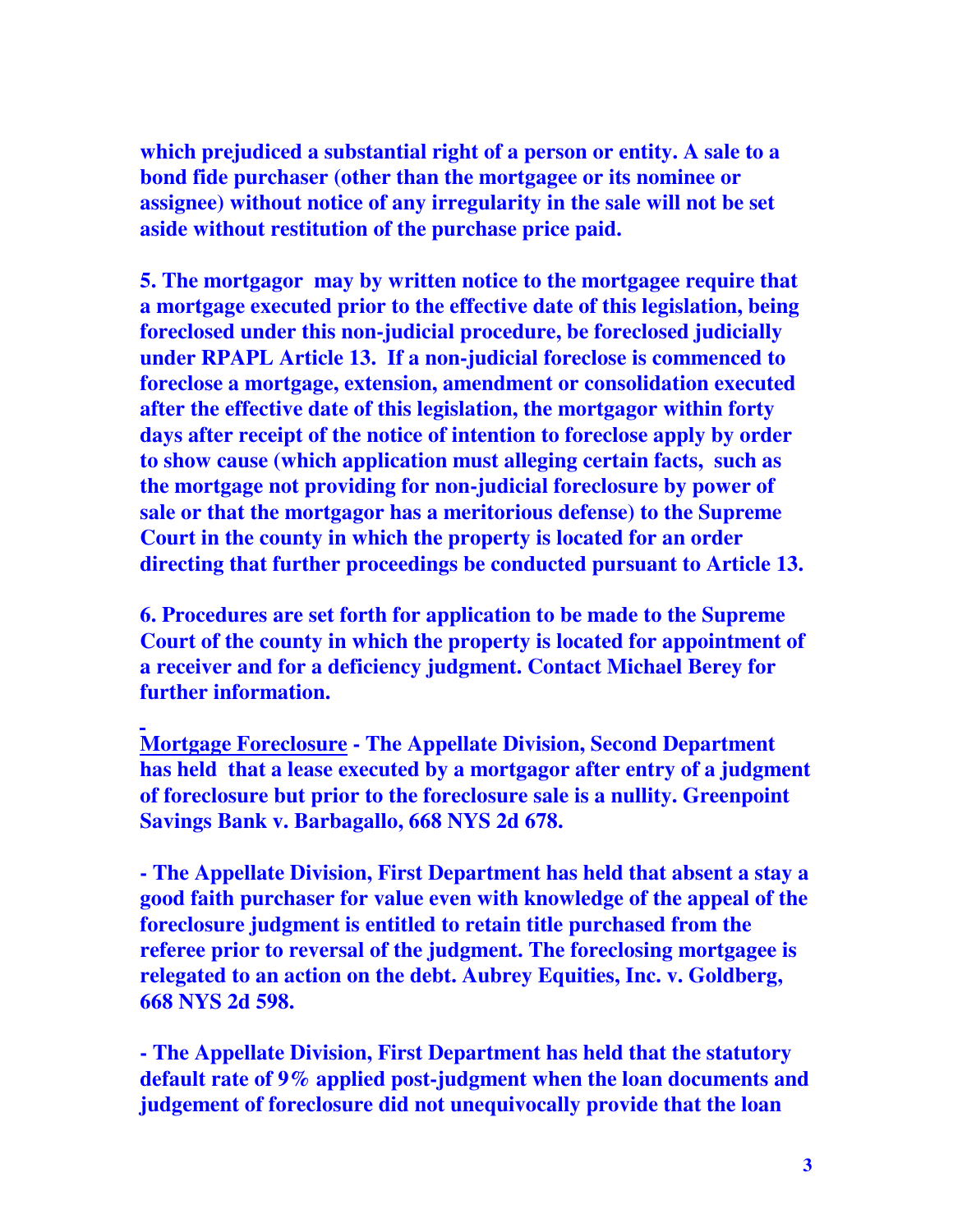**default rate of 24% applied until the judgment was satisfied. Banque Nationale de Paris v. 1567 Broadway Ownership Associates, 669 NYS 3d 568 (A.D. 1st Dept. 1998).** 

**Mechanics Liens - A dissolved corporation could later file a notice of mechanics lien for work done prior to dissolution as part of the winding up of its affairs. The collection of its assets did not constitute the doing of new business. Schenectady Municipal Housing Authority v. Keystone Metals Corporation, 665 NYS 2d. 744 (A.D. 3rd Dept. 1997).** 

**New York City Real Property Transfer Tax - The City's Department of Finance has issued "Draft Amendments" to the "Rules of the City of New York Relating to the Real Property Transfer Tax" concerning the mere change of identity or form of ownership exemption from tax. The conversion of a partnership to a limited liability company is not to be considered a transfer of real property or of an economic interest and the mere change exemption may not be afforded to a transfer which is part of a multi-step transaction in which beneficial interests are ultimately transferred. A copy of the draft can be obtained at http://www. titlelaw-newyork.com under Transfer Tax.** 

**Sale-Leasebacks/Synthetic Leases - The Financial Accounting Standards Board's Emerging Issues Task Force has issued its bulletin No. 97-10 concerning the treatment for financial accounting of buildto-suit real estate projects where an entity that is involved with the construction of the project leases it upon completion of the construction. The changes are effective for (a) lease agreements or master lease agreements entered into after May 21, 1998 and (b) construction projects subject to existing lease agreements or master lease agreements unless (i) such projects have been committed to by both the lessee and lessor prior to May 21, 1998 or (ii) if a commitment does not exist for a project subject to an existing lease agreement or master lease agreement prior to May 21, 1998, construction on such project commences by November 21, 1999. A summary of EITF 97-10 written by Jack Murray of First American can be found at http://www.titlelaw-newyork.com under Manuals and Publications. Jack Murray can be contacted at 800-333-3993 for further information.**